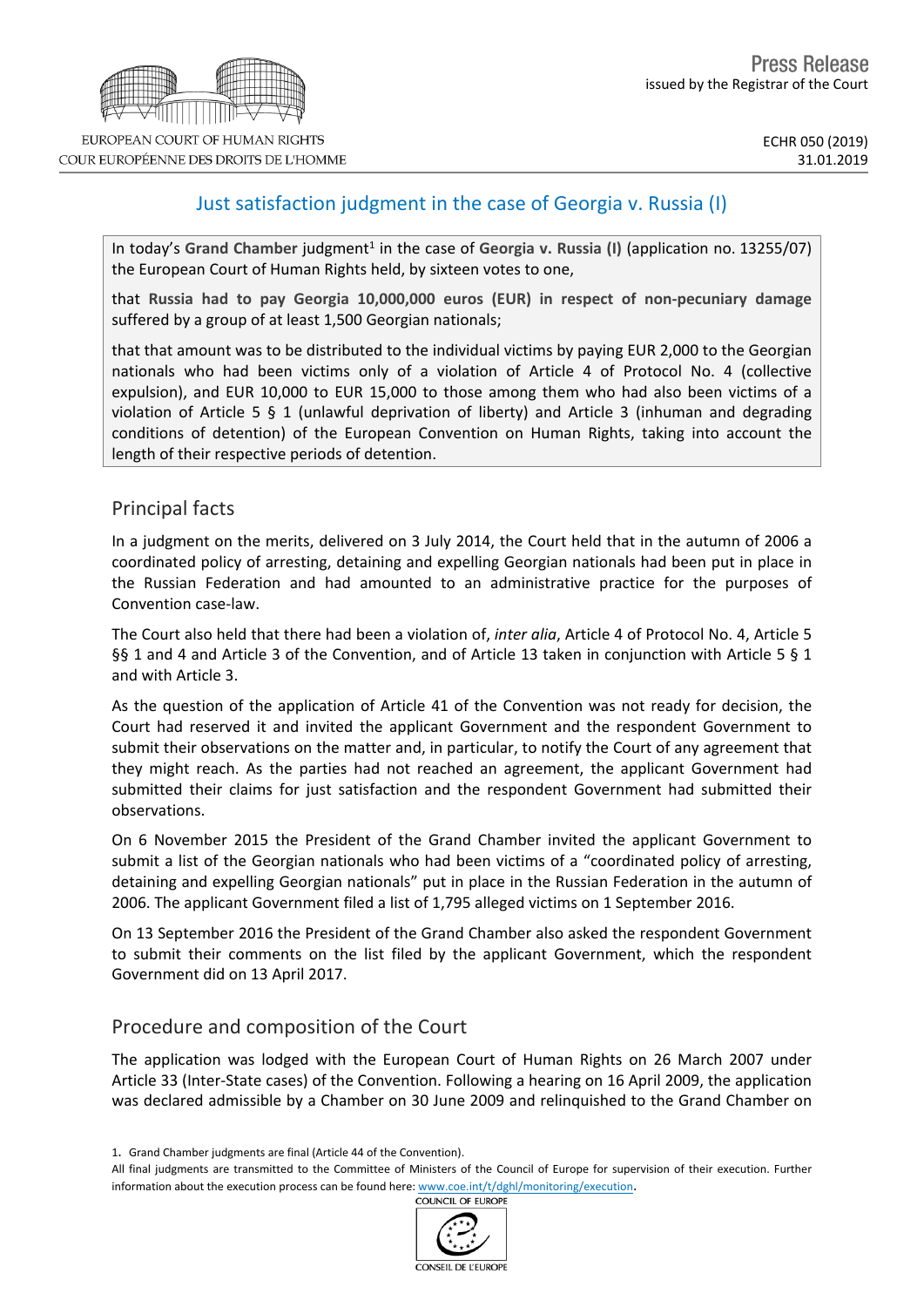15 December 2009. From 31 January to 4 February 2011 a witness hearing was held in Strasbourg. A Grand Chamber hearing took place in public in the Human Rights Building, Strasbourg, on 13 June 2012. A judgment on the merits was delivered on 3 July 2014.

Judgment on just satisfaction was given by the Grand Chamber of 17 judges, composed as follows:

Guido **Raimondi** (Italy), *President*, Angelika **Nußberger** (Germany), Linos-Alexandre **Sicilianos** (Greece), Ganna **Yudkivska** (Ukraine), Robert **Spano** (Iceland), Vincent A. **De Gaetano** (Malta), André **Potocki** (France), Dmitry **Dedov** (Russia), Jon Fridrik **Kjølbro** (Denmark), Branko **Lubarda** (Serbia), Mārtiņš **Mits** (Latvia), Gabriele **Kucsko-Stadlmayer** (Austria), Pauliine **Koskelo** (Finland), Georgios A. **Serghides** (Cyprus), Marko **Bošnjak** (Slovenia), Lәtif **Hüseynov** (Azerbaijan), Lado **Chanturia** (Georgia),

and also Lawrence **Early**, *Jurisconsult.*

### Decision of the Court

#### Just satisfaction (Article 41)

The Court observed that it was the first time since the just satisfaction judgment in *Cyprus v. Turkey* (just satisfaction) that it was required to examine the question of just satisfaction in an inter-State case. In that judgment the Court had referred, *inter alia*, to the principle of public international law relating to a State's obligation to make reparation for violation of a treaty obligation, and to the case-law of the International Court of Justice, before concluding that Article 41 of the Convention did, as such, apply to inter-State cases.

In that judgment the Court had also set out three criteria for establishing whether awarding just satisfaction was justified in an inter-State case: the type of complaint made by the applicant Government, which had to concern the violation of basic human rights of its nationals or other victims; whether the victims could be identified; and the main purpose of bringing the proceedings.

In the present case the Court noted that the applicant Government had submitted in their application that the respondent Government had permitted or caused to exist an administrative practice of arresting, detaining and collectively expelling Georgian nationals from the Russian Federation in the autumn of 2006, resulting in a violation of Articles 3, 5, 8, 13, 14 and 18 of the Convention, and of Articles 1 and 2 of Protocol No. 1, Article 4 of Protocol No. 4 and Article 1 of Protocol No. 7. Following the adoption of the principal judgment, the applicant Government had submitted claims for just satisfaction in compensation for violations of the Convention committed with regard to Georgian nationals. At the Court's request, the applicant Government had also submitted a detailed list of 1,795 alleged and identifiable victims of the violations found in the principal judgment. Just satisfaction was thus sought with a view to compensating individual victims.